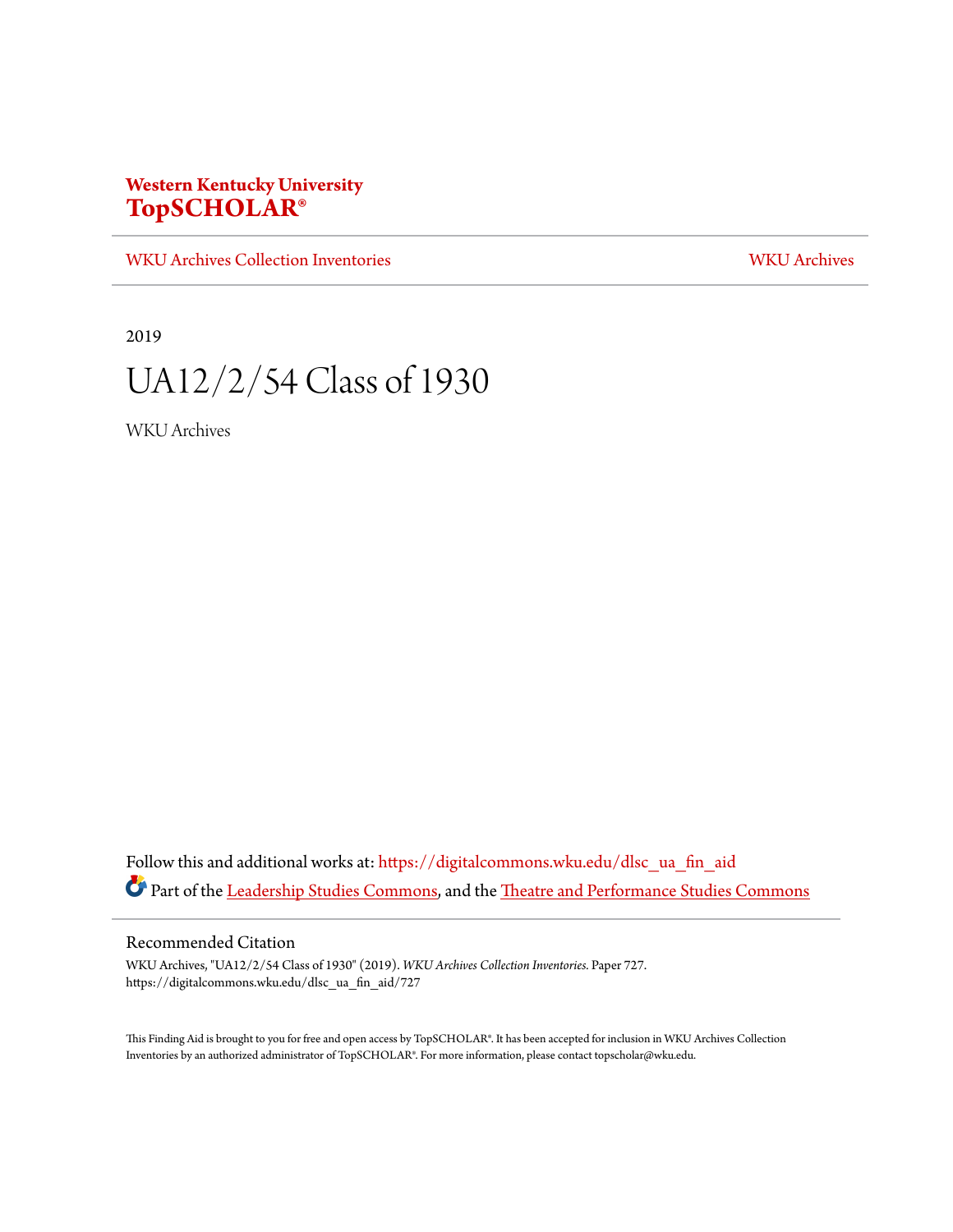

**Western Kentucky University UA12 Student Affairs Series 2 Student Activities, Organizations & Leadership Office Subseries 54 Class of 1930**

#### **Contact information:**

WKU Archives 1906 College Heights Blvd.#11092 Bowling Green, KY 42101-1092 Phone: 270-745-4793 Email: [archives@wku.edu](mailto:archives@wku.edu) Home page:<https://wku.edu/library/archive> © 2019 WKU Archives, Western Kentucky University. All rights reserved.

**Description:** Records created by and about the Class of 1930.

**Dates:** 1930

**Extent:** 1 folder

**Subject Analytics:** Class of 1930 (WKU) Programs Student organizations

Student organizations Theatrical productions Western Kentucky University

#### **Digital Commons:**

Leadership Studies Theatre and Performance Studies

**Accession Information:** These records transferred to WKU Archives upon its creation.

#### **Access Restrictions:** none

**Preferred Citation:** UA12/2/54 Class of 1930, WKU Archives, Bowling Green, Kentucky, USA.

**Processing Information:** Records processed and collection inventory created 2019.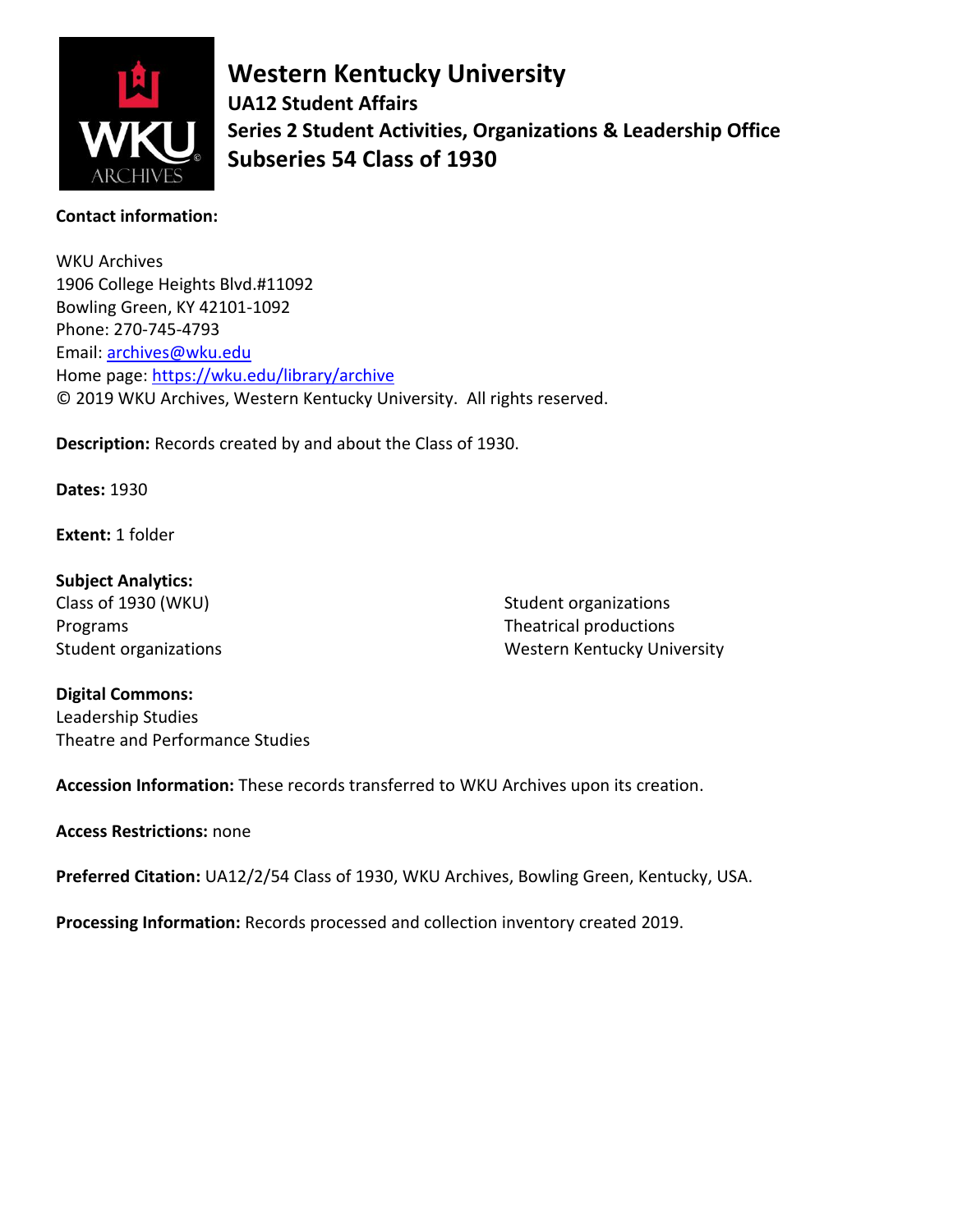## **Finding Aid Report**

*06/18/2019*

| <b>UU IULU IU</b>          |                                                                                                                             |                              |  |
|----------------------------|-----------------------------------------------------------------------------------------------------------------------------|------------------------------|--|
| <b>UA12.2.54</b>           | <b>Records</b>                                                                                                              | Date 1930                    |  |
| Level                      | <b>Subseries</b>                                                                                                            | Linked to UA <sub>12.2</sub> |  |
| Title<br><b>Collection</b> | <b>UA12 Student Affairs</b><br>Series 2 Student Activities, Organizations & Leadership Office<br>Subseries 54 Class of 1930 |                              |  |
| <b>Scope &amp; Content</b> | <b>WKU Archives</b>                                                                                                         |                              |  |
|                            | Records created by and about the Class of 1930.                                                                             |                              |  |

#### **Container List**

| Box 2<br>1930<br>Programs<br>Class of 1930 (WKU)<br>-1                                                                                       |  |
|----------------------------------------------------------------------------------------------------------------------------------------------|--|
|                                                                                                                                              |  |
| Freshman Class, 1927<br>Description<br>Subjects Student organizations<br>Green Stockings, 1930<br>Theater programs<br>Theatrical productions |  |
| Alexander, Lawrence<br>Blake, Forrest<br>Buckles, Margaret<br>Class of 1930 (WKU)                                                            |  |
| Craig, W.J.<br>Curry, L.G.<br>Daugherty, Josephine<br>Davis, Beverly                                                                         |  |
| Dorris, Wilbur<br>Dorsey, Kendall<br>Emberger, Frank                                                                                         |  |
| Gooch, Margaret<br>Hayes, Frank<br>Hicklin, Lois<br>Hicks, Julia                                                                             |  |
| Hines, Thomas<br>Hines, Velma<br>Johnson, Lowe                                                                                               |  |
| Leiper, Bess<br>Lytle, William<br>May, Hilda<br>Miles, Evelyn                                                                                |  |
| Natcher, William<br>O'Flynn, Mary<br>Oliver, Robert                                                                                          |  |
| Olmestead, Clara<br>Page, George<br>Phillips, Sarah<br>Pierce, Almedia                                                                       |  |
| Robertson, Elizabeth<br>Simpson, Clifton<br>Simpson, Mary                                                                                    |  |
| Spickard, Charline<br>Slaton, T.J.<br>Smith, Hester<br>Smith, Ione                                                                           |  |